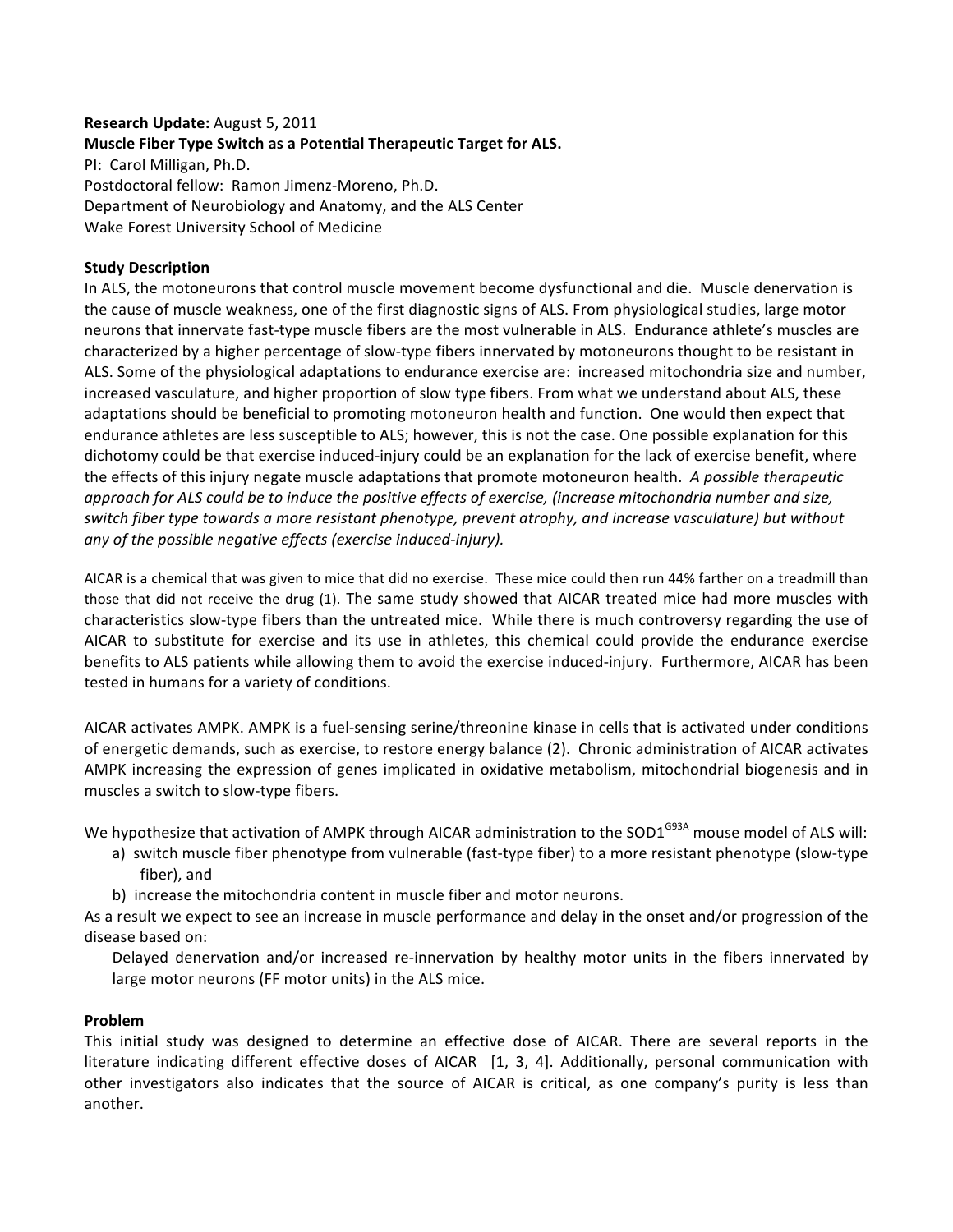We had preformed initial experiments prior to this proposal using AICAR from Toronto Research Chemical (TRC). Toronto Research Chemical (TRC) sells AICAR at a more affordable price (\$120.00/1g) compared to Sigma (\$3140.00/1g).
 However,
 using
 the
 250mg/kg/day
 dose,
 we
 failed
 to
 detect
 increases
 in
 AMPK
 activation, suggesting that the agent does not work as expected. Although in our pilot study we only used a single-dose (250mg/kg/day), data obtained from Dr. Goldberg's lab using higher doses of AICAR (500mg/kg/day) from TRC, also
failed
[3].
These
findings
raised
our
concern
about
the
purity
of
AICAR
from
TRC.

## **Proposal
and
Initial
Results**

# Determine if quality and purified AICAR induces AMPK activation in muscle and the effective dose to achieve this.

We proposed to use AICAR from Sigma instead of Toronto Research Chemical (TRC). We negotiated a generous 50% reduction in price from Sigma. The Blazeman Foundation sent funds in October 2011 to WFUSM to allow us to begin this project. Due to an unexpected delay in processing the funds, the Milligan lab did not gain access to necessary funds until mid-December 2010. We then ordered the AICAR, and learned that Sigma would have to synthesize it for us. The synthesis would require 2-4 months. We received AICAR and began experiments in March 2011. We had to breed animals to generate those that would be treated. All animals were treated and tissue
collected
by
June
2011.

Mice were treated with different doses of AICAR (Sigma; Cat#9978; 100, 250, 500 and 1000 mg AICAR) at 30 days postnatal (P30) for 4 weeks. AICAR was freshly prepared everyday before injection, and remained on ice prior to the injection as suggested by Dr. Vihang A. Narkar. We should note that treatment with the 1 g dose was lethal in one animal. Another animal was then treated and added to that group. Following treatment, animals were killed and the tibialis anterior (TA) muscle was isolated. We analyzed the TA muscle because in mice this is composed primarily of type 2b muscle fibers. Furthermore, this muscle undergoes significant denervation by the first postnatal month in the SOD1<sup>G93A</sup> mouse model of ALS. Activation and increased expression of AMPK in this
muscle
would
provide
evidence
that
an
effective
dose
of
AICAR
was
achieved.

As described in the initial proposal, AICAR administration is reported to induce an increase in PGC1- $\alpha$  levels 24 hours after administration in muscle, presumably in response to AMPK activation. We isolated protein from the TA muscle and performed Western Blot analysis. We initially examined if there was an increase in PCG1-α; however, the antibody to this protein did not recognize a specific protein in Western Blots and as such we could not interpret results. While we could not confirm an increase in PCG1-  $\alpha$  protein, we did however, detect an increase in RNA levels of PCG1- $\alpha$  in muscle of AICAR-treated mice with maximum levels detected in the 250-500 mg
doses.

These
results
suggest
that
treatment
with
AICAR
results
in
the
expected
increases
of
the
biochemical and
metabolic
components
in
muscle
that
has
been
previously
reported.

To confirm that AICAR treatment was effective, we then performed Western Blot analysis to determine if treatment with AICAR resulted in activation of AMPK. As shown in Figure 1, treatment with AICAR resulted in an apparent dose-response increase in AMPK. These results, together with the lethality observed with the 1 g dose suggest
that
the
effective
dose
is
500
mg.

Mitochondrial dysfunction and damage is a hallmark of ALS both in patients and animal models. AICAR administration is reported to also result in increased mitochondria biogenesis, and this would be expected to improve mitochondrial function in ALS. We are currently investigating if there is increased expression of cytochrome C, a mitochondrial protein in muscle from AICAR-treated mice. Increases in mitochondrial proteins would be further indication that AICAR administration is having the biological effects expected. We had also proposed to investigate if there were alterations in mitochondrial activity following treatment with AICAR. We